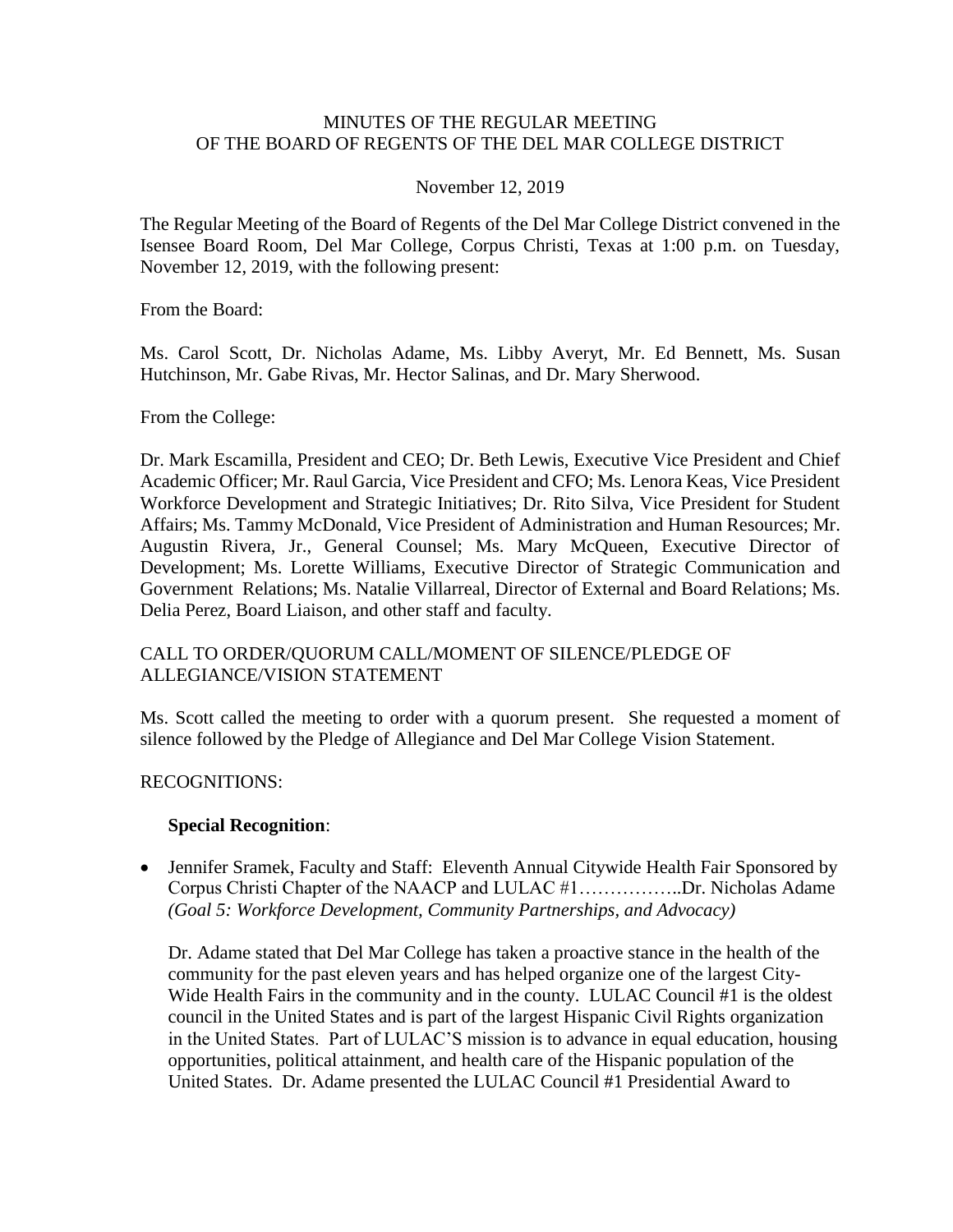Jennifer Sramek and Del Mar College. Ms. Sramek recognized the team she worked with and accepted the award on their behalf.

Note: Dr. Adame left the Board meeting.

## **Students and Staff:**

• College Relations Office Staff earned eight District 4 Medallion Awards from the National Council for Marketing and Public Relations………...……Mr. Jimmy Knioum *(Goal 2: Recruitment and Persistence)* 

Mr. Knioum stated that College Relations has been involved with the National Council of Marketing and Public Relations which is one of the College's professional organizations that ties together community and technical college public relations professionals in their district which includes six states - Texas, New Mexico, Arkansas, Oklahoma, Colorado and Wyoming. At the recent District 4 Conference, College Relations staff won eight Medallion Awards for the work done in marketing promotion for the College. Mr. Knioum recognized the team and described the awards won.

# **STAFF REPORTS:**

 eLearning [Update...........………………………………………………….Dr.](https://Update...........�������������������.Dr) Beth Lewis *(Goal 3: Academic Preparedness and Student Learning)* 

 online. There are 59% (approximately 7,000 students) of students taking face-to-face Dr. Escamilla introduced the presentation of information requested by the Board. Dr. Lewis and Dean Cody Gregg provided an overview of eLearning at Del Mar College. The modalities, or how students learn, are as follows: Face-toFace/F2F - up to 49% taught online; Hybrid - 50% to 85% taught online; and Online - more than 85% online. eLearning began at the College in 1984 with interactive videoconferencing. The first online course at the College was in 1998. There are 136 faculty members teaching eLearning classes as of Fall 2018. The College offers 8 degrees and certificates fully classes; 24% of students (approximately 2,800 students) are taking face-to-face classes and with some classes online; and 17% (approximately 2,000 students) that are taking classes solely online.

 degrees fully available online as well as the Certificates of Achievement. Dean Gregg In regards to Unduplicated Enrollment and Duplicated Course enrollment, Del Mar College had a total of 15,540 individual unique students, and together combined for a duplicated Course Enrollment of just over 71,000 students. Duplicated Course Enrollment has grown from 15% to 25% in terms of total course enrollment for eLearning students from 2013-14 to 2017-18. The 2017-2018 top online classes dual credit students are signing up for include Government, Math, Psychology, English, Economics, History, Speech and Sociology. Dr. Lewis discussed the Associate of Arts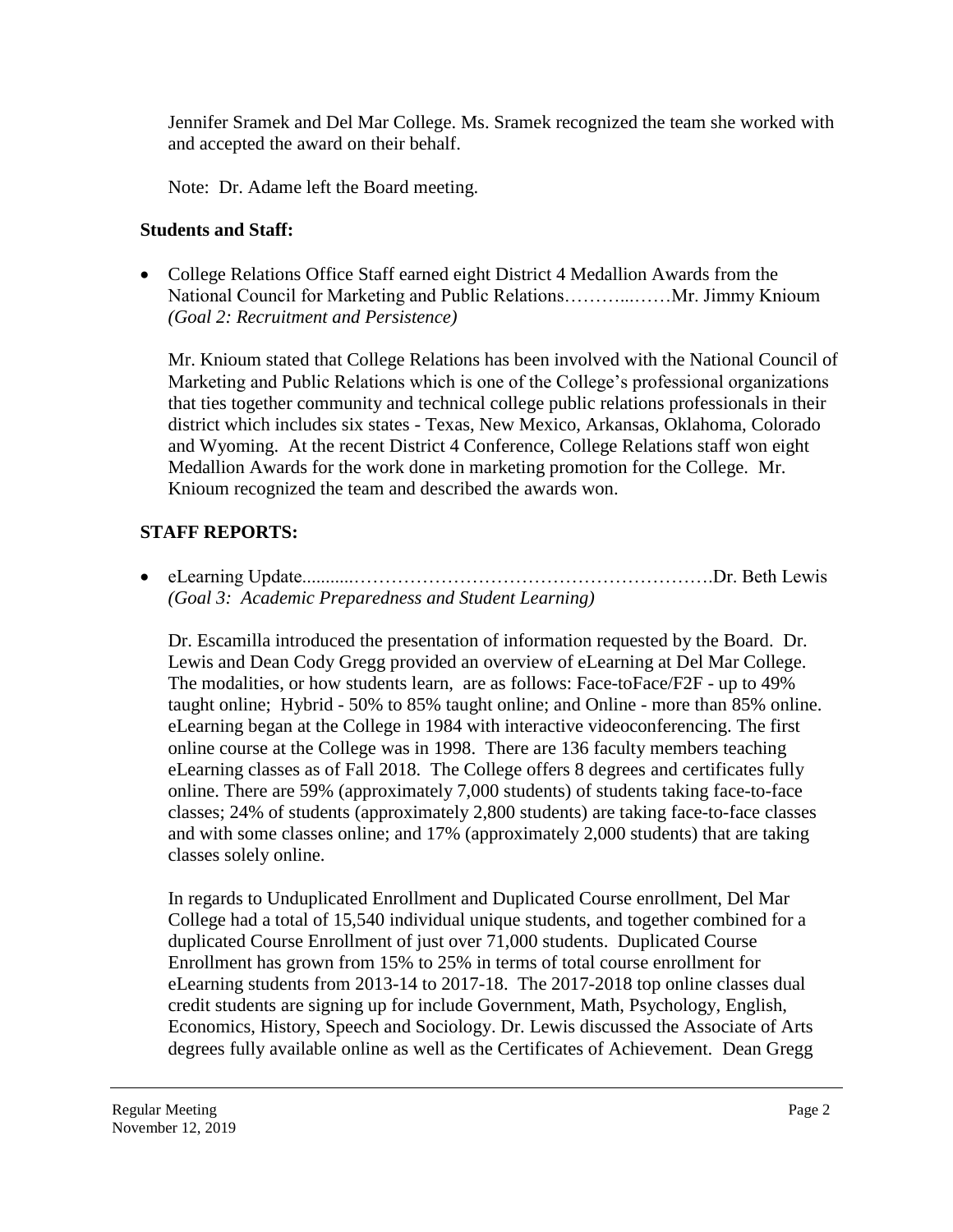provided a status of the current efforts in eLearning which include working on quality assurance, an eLearning Faculty Handbook, faculty training, and verification of student identify to assure testing integrity. An ad hoc committee has just been formed to make sure that eLearning studies best practices and incorporate those into our handbook as we move forward.

Dr. Lewis, Dr. Escamilla, and Dean Gregg responded to questions from the Board of Regents.

 SACSCOC Reaffirmation and QEP Update……………….........…………Dr. Beth Lewis *(Goal 4: Learning Environments)* 

Dr. Escamilla stated that these updates are also in response to the Board's request for information.

Dr. Lewis introduced Dr. Lucy James, Dr. Sydney Saumby and Dr. Kristina Wilson who are assisting with the College's reaffirmation efforts. Dr. Lewis stated that the College's Compliance Report is due on March 2, 2020. The written Quality Enhancement Plan ("QEP") is due September 8, 2020. An on-site visit from the Reaffirmation Team will take place October 26-30, 2020. If there is a response to the site visit, it will be due April 2021. The SACSCOC Board reviews peer review reports and makes decision regarding reaffirmation in June 2021. The reaffirmation status will be announced December 2021. There are 75 standards - 19 of those are completely finalized; 6 of those are with the editing team for review; 49 of those are in progress; and 1 (QEP) of those has not been started. Dr. Lewis states that reaffirmation has two parts: 1) compliance certification, and 2) QEP.

 Political Science; and Leticia Wilson, Director of Advising Initiatives. The next steps The QEP is a key component of reaffirmation. The QEP focuses on student success issue facing the entire institution which is a new approach that SACSCOC is taking with the QEP. The core elements of QEP approval is that it has to be part of the comprehensive planning and evaluation process (Strategic Plan). The topic chosen is Advising. The College has to have the ability to implement and assess this plan. Dr. Lewis states that the QEP leadership and work consists of Dr. Dale Anderson, Chair of Communication, Languages and Reading Department; Christine Gottemoller, Assistant Professor of involve finishing writing the Compliance Report and preparing for submission in Spring, finish designing the QEP outcome goals, and finish structuring the implementation plan and assessment structure.

Dr. Lewis, Dr. Escamilla and Ms. Keas responded to questions from the Board of Regents.

 Student Housing [Update…………………………….……………………….Dr.](https://Update�����������.���������.Dr) Rito Silva *(Goal 4: Learning Environments)*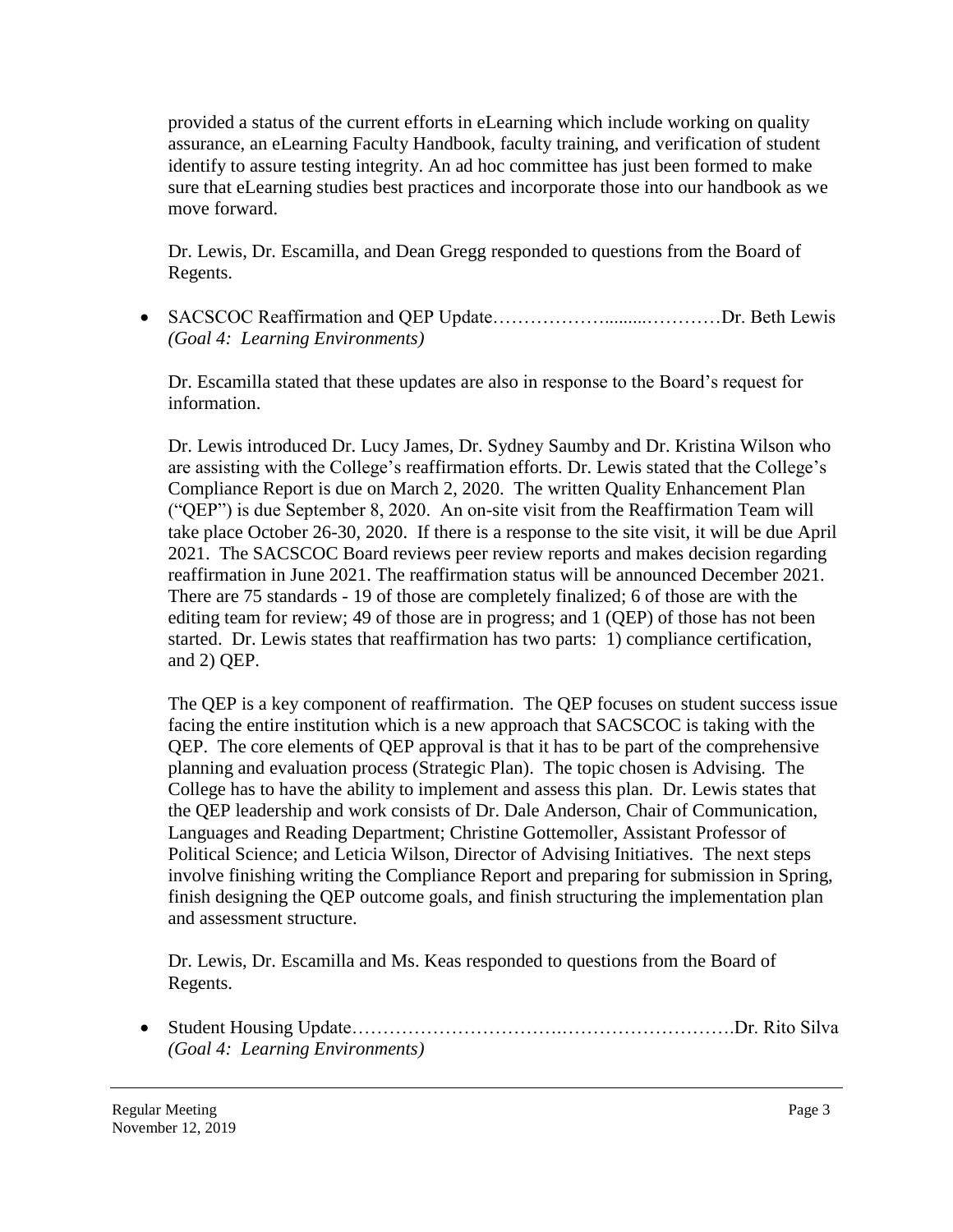Dr. Silva introduced John Strybos. Mr. Strybos has extensive experience in publicprivate partnership.

Dr. Silva began discussing the student surveys that were conducted October 7, 2019 through October 28, 2019 regarding student housing; they received 1,163 responses. The student surveys were administered online at both the East and West Campuses.

 (71%) of the students stated they would be interested if housing at Del Mar College was Eighty-five percent (85%) of students stated they are in favor of Del Mar College providing on-campus dorms and student housing in the future. Seventy-one percent available. When students were asked about the kind of housing, 34% stated they would benefit from dorms, 13% stated multi-family student living and 53% stated both dorm and multi-family student living. Eight-six percent (86%) of students stated that living oncampus would help them stay more engaged and active in student events and activities at Del Mar College. Seventy-three percent (73%) stated they would take more classes if they were living on campus.

Students provided comments to how housing at Del Mar College would impact their college experience.

 (Blinn College with dining option). The average cost per student per academic year for Dr. Silva stated that the cost of housing at other Texas Community Colleges range per student per academic year including dining plan from \$3,850 (Hill College) to \$9,678 room and dining is \$5,500. Dr. Silva also noted that 29 out of the 50 sister colleges have some type of housing.

 private partnership for Tobin Lofts at San Antonio College. There are also revenue Mr. Strybos then began discussing different types of funding options for construction discussed. He stated that in Alamo Community College District has used the publicbonds, maintenance tax notes as well as general obligated bonds and you could also have grants for funding construction for housing. Mr. Strybos discussed the advantages of a public-private partnership.

Mr. Strybos provided an overview that included occupancy trends, leasing costs and activities, target market, institutional financial implications, and impact on enrollment/increase of occupancy rates.

Dr. Silva stated that the next steps regarding housing at Del Mar College will be to do a market analysis in the East Campus area, a financial analysis of student housing and recommendations of best fit for Del Mar College.

Dr. Silva, Mr. Strybos and Dr. Escamilla responded to questions from the Board of Regents.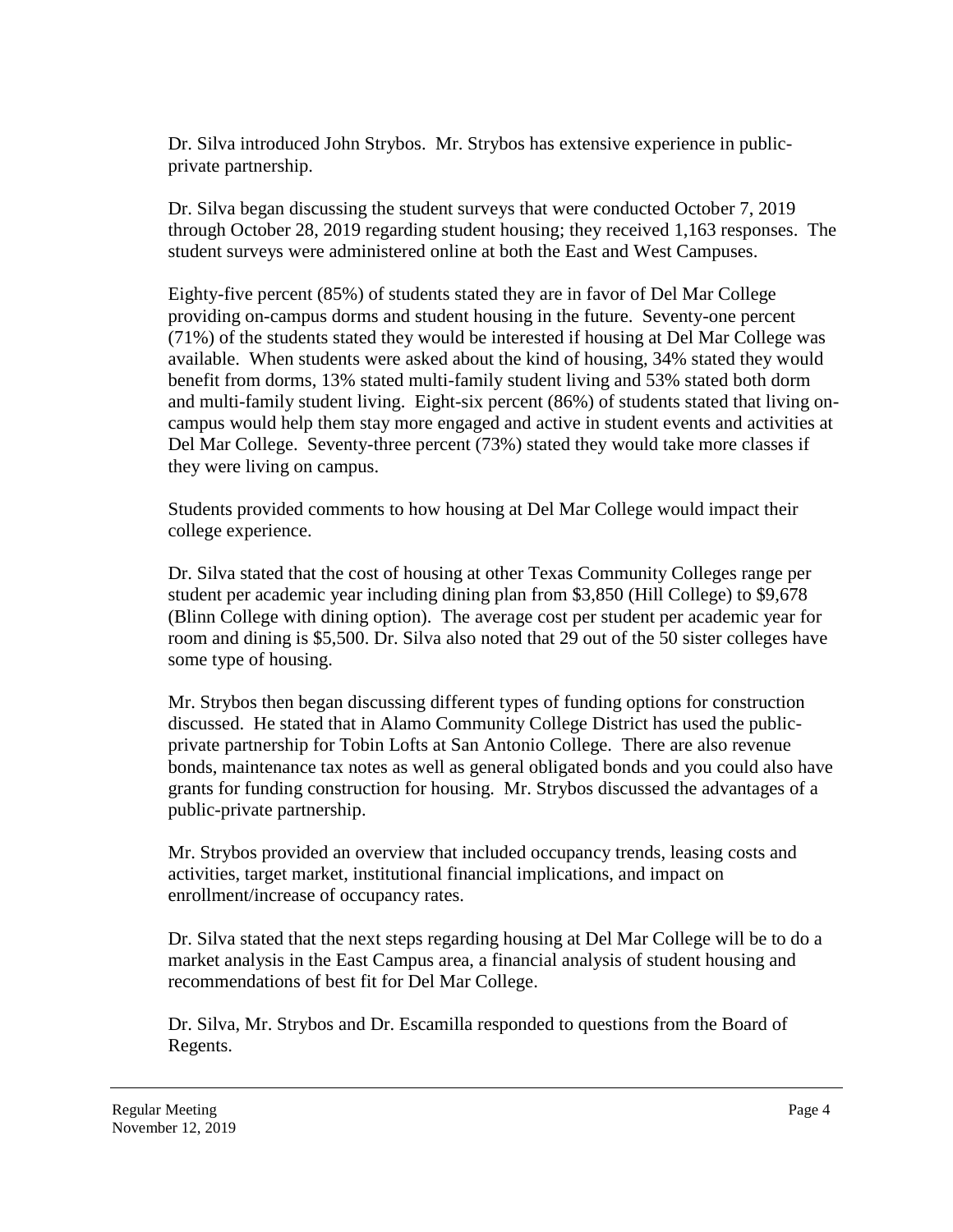## COLLEGE PRESIDENT'S [REPORT…………………………………...Dr.](https://REPORT�������������...Dr) Mark Escamilla

• Introduction of Ms. Lorette Williams, Executive Director of Communication and Marketing *(Goal 4: Learning Environments)* 

 Marketing, Ms. Lorette Williams. Ms. Williams stated she was excited to be a part of Dr. Escamilla introduced Del Mar College's Executive Director of Communication and Del Mar College.

### REGENT'S REPORTS:

• Board Policy Update/Timeline *(Goal 4: Learning Environments)* 

 will remain a working document in draft stage for now. Administration is scheduled to Chair Scott introduced Tammy McDonald to discuss the Del Mar College policy manual and procedures. Ms. McDonald stated that they will be bringing a project to review the Policy and Procedures Manual as a whole. The draft policy brought forward last month conduct a review of the policy manual and procedures in fiscal year 2021 which will include where the policies are placed, do they comply with federal and state law, and all accrediting bodies not just SACSCOC because there are so many programs that have their own accrediting agencies. A full comprehensive review of the policy manual will be done.

Under the project timeline being presented today, from January to August 2020, administration will assign primary policy owners all "B" policies and administration will determine best practice to conduct review and engage external expertise as needed. The timeframe for the project is anticipated to begin September/October 2020.

Chair Scott and Ms. McDonald responded to questions from the Board of Regents.

 ACCT Leadership Congress, San Francisco, October 16-19, 2019 *(Goal 5: Workforce Development, Community Partnerships, and Advocacy)* 

The Board of Regents reported on their attendance at the ACCT Leadership Congress and discussed the different sessions they attended and information presented.

 Financial Board Training: November 14, 2019 at 10:00 a.m. *(Goal 6: Financial Effectiveness and Affordability)*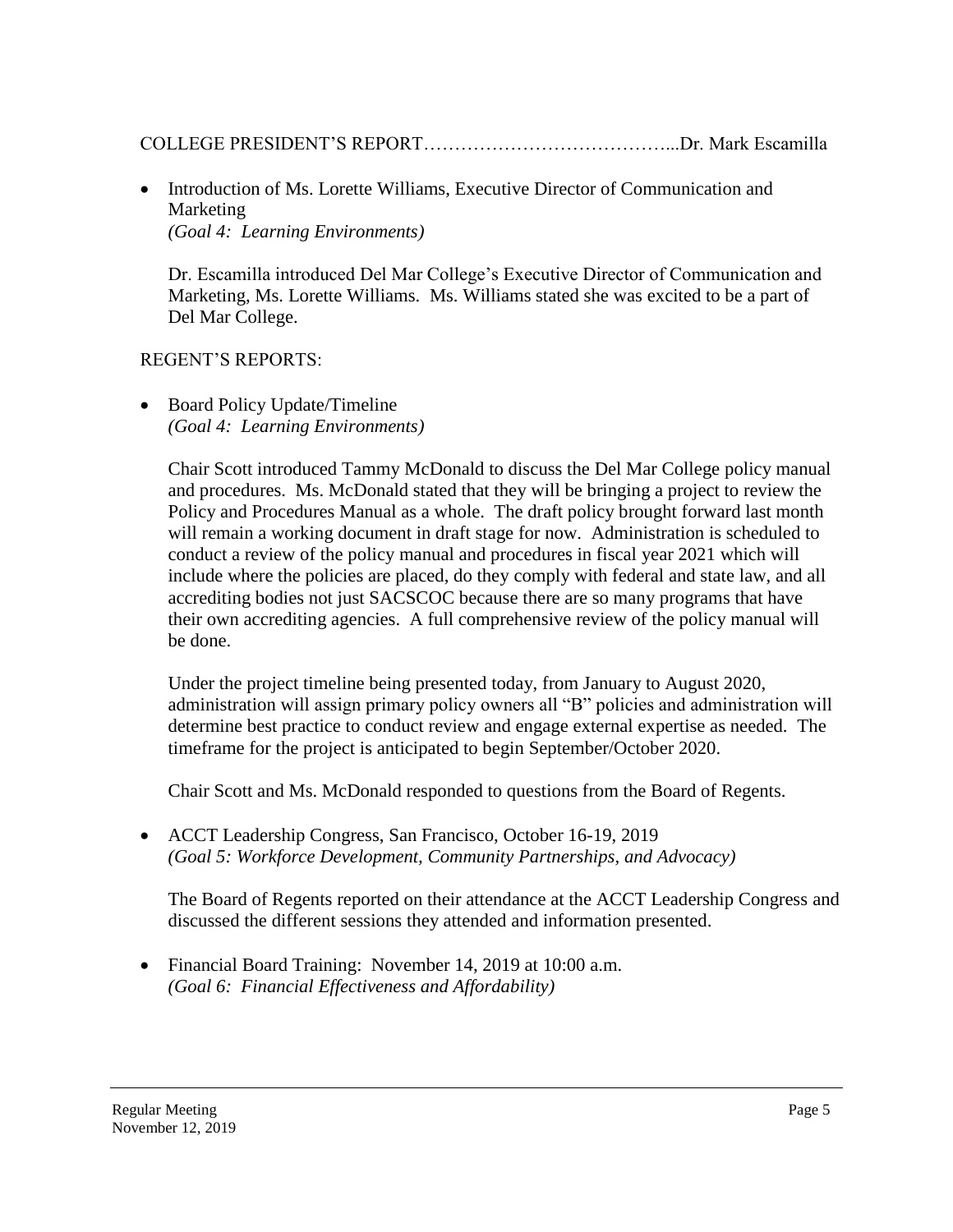Chair Scott and Dr. Escamilla discussed that the Board of Regents participated in financial training with the Texas Higher Education Coordinating Board including Mr. Raul Garcia.

### PENDING BUSINESS:

Status Report on Requested Information *(Goal 5. Advocacy: Advance the College Mission Through Effective Governance and Positioning)* 

# CONSENT AGENDA

## CONSENT MOTIONS:

*(At this point the Board will vote on all motions not removed for individual consideration.)* 

## ITEMS FOR DISCUSSION AND POSSIBLE ACTION:

- 1. Approval of Minutes: Called Meeting, October 1, 2019 Regular Board Meeting, October 8, 2019 *(Goal 5: Workforce Development, Community Partnerships, and Advocacy)*
- 2. Acceptance of Investments for October 2019 *(Goal 6: Financial Effectiveness and Affordability)*
- 3. Acceptance of Financials for September 2019 *(Goal 6: Financial Effectiveness and Affordability)*

Regent Rivas made a motion to approve the Consent Agenda items. Mr. Salinas seconded the motion. There was no further discussion from the Board. There were no public comments. A voice vote was taken and the motion passed unanimously, 7-0, amongst Regents present, with Regents Scott, Averyt, Bennett, Hutchinson, Rivas, Salinas, and Sherwood in favor.

# REGULAR AGENDA

4. Discussion and possible action related to recommendation of Professor Emeritus status for Ms. Carolyn [Mauck…………………………………………...………..Dr.](https://Mauck����������������...���..Dr) Beth Lewis *(Goal 4: Learning Environments)*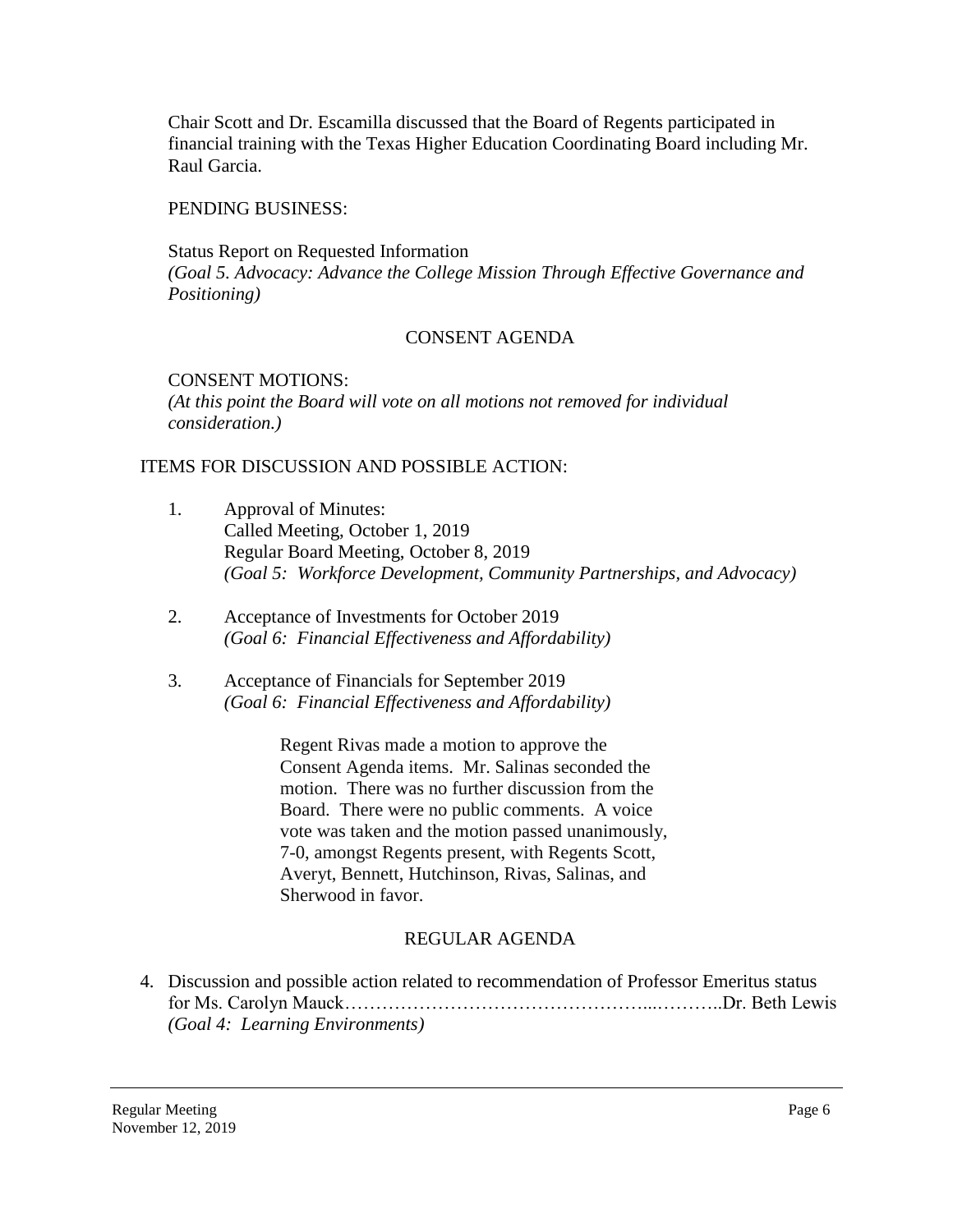Dr. Lewis read a resolution regarding the recommendation to grant Professor Emeritus status to Ms. Carolyn Mauck for distinguished service. Ms. Mauck served the College as Professor of Kinesiology for 34 years and she explained she began her career at Del Mar College as a student. Ms. Mauck thanked everyone for her long career and counts herself fortunate for wonderful colleagues.

> Regent Hutchison made a motion to approve the recommendation of Carolyn Mauck for Professor Emeritus. Mr. Rivas seconded the motion. Dr. Escamilla and Chair Scott thanked Ms. Mauck for her dedication to Del Mar College. There were no public comments. A voice vote was taken and the motion passed unanimously, 7-0, amongst Regents present, with Regents Scott, Averyt, Bennett, Hutchinson, Rivas, Salinas, and Sherwood in favor.

5. Discussion and possible action related to proposal for a new Bachelor of Science Degree in Nursing.............................…...…………………………………………Dr. Beth Lewis *(Goal 5: Workforce Development, Community Partnerships, and Advocacy)* 

Dr. Lewis stated that the Department of Nurse Education developed a registered nurse to baccalaureate (RN to BSN) degree program track. Dr. Lewis provided some background information regarding the nursing program. In 2006, the Department of Nurse Education was formed. There are currently 1600 nursing majors at Del Mar College.

In 2014, the program was transitioned into a concept-based curriculum. Dr. Lewis then introduced Dr. McWha and she explained the difference between a concept-based curriculum versus the traditional or block curriculum.

 adding the BSN will not change the College's ADN program. There are currently six Dr. Lewis provided information regarding the need for the BSN degree program track as the BSN is becoming the preferred degree for bedside nursing care. Dr. Lewis noted that other community colleges that have a BSN program.

About 85.9% of Del Mar College Nursing graduates and 96% currently enrolled students state they would consider a BSN through the College. The students would have a number of short-term benefits including obtaining better nursing skills/critical thinking, employer requirement, higher pay, and ability to enter military as an officer. The students' longterm benefits would include job advancement, job security, increased job opportunities and travel opportunities.

Current Del Mar College faculty and physical resources:

•Current faculty (25): 2 PhD administrators, 8 faculty hold doctorate degrees; 5 faculty are currently pursuing doctorate degrees.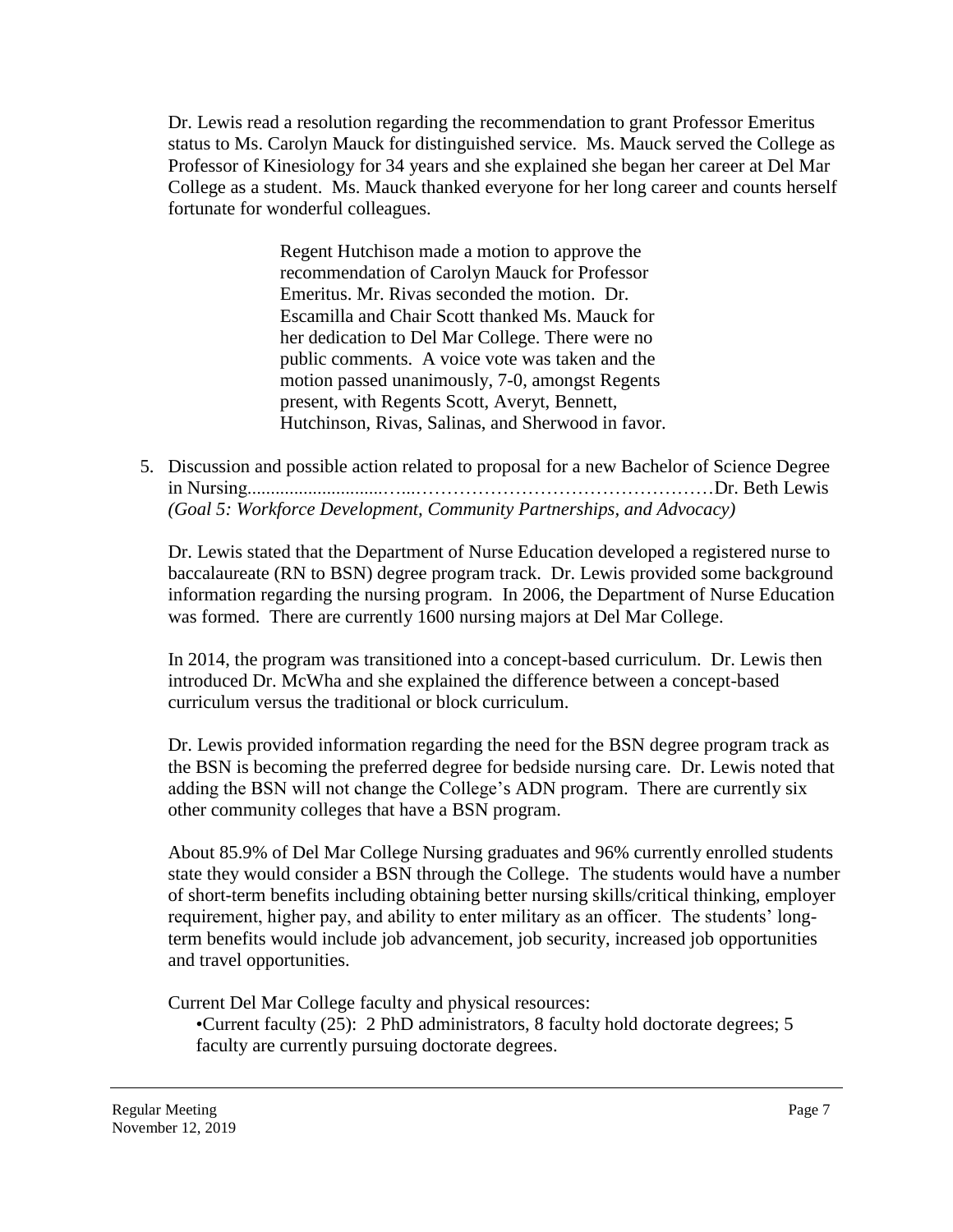•Current physical resources: classrooms, clinicals, and labs are adequate and can accommodate growth.

•RN to BSN curriculum is hybrid approach (post licensure requires few lab and clinical hours because students are practicing RNs).

Dr. Lewis then introduced Dr. DeLeon and Dr. McWha to discuss and provide details of the BSN program budget. Dr. McWha stated that they anticipate 5 new faculty members with specific professors being reallocated into different positions such as Dr. McWha moving to the position of the Program Director for the BSN program.

Dr. Lewis then provided an RN to BSN timeline which showed some of the requirements being completed and some requirements still pending such as SACSCOC proposal for Level II status, and candidacy to attain RN to BSN program track accreditation. Once all requirements are met, the RN to BSN program would start in the Fall of 2020.

Dr. Lewis, Dr. Deleon, Dr. McWha, Dr. Escamilla, and Raul Garcia answered questions from the Board of Regents.

> Regent Rivas made a motion to approve the recommendation to move forward with the RN to BSN program. There was not second to the motion.

Regent Hutchison then made a motion to table the approval of the recommendation to move forward with the RN to BSN program. Regent Sherwood seconded the motion. A voice vote was taken and the motion passed, 6-1, amongst Regents present, with Regents Scott, Averyt, Bennett, Hutchinson, Salinas, and Sherwood in favor and Dr. Rivas not in favor.

 6. Discussion and possible action related to proposal for a new Associate of Science Degree in Chemical Engineering ……..…………………..……………………Dr. Beth Lewis *(Goal 5: Workforce Development, Community Partnerships, and Advocacy)* 

Dr. Lewis introduced the request for approval of an Associate in Science degree for Chemical Engineering. The Department of Natural Sciences has developed an Associate in Science degree for Chemical Engineering based on the Texas Higher Education Coordinating Board's addition of the Chemical Engineering as an approved Field of Study curriculum.

The new Associate of Science Chemical Engineering Program would be implemented in the Fall semester of 2020. The curriculum was approved by the Curriculum Committee in October 2017. The program consists of 60 credit hours approved by the Texas Higher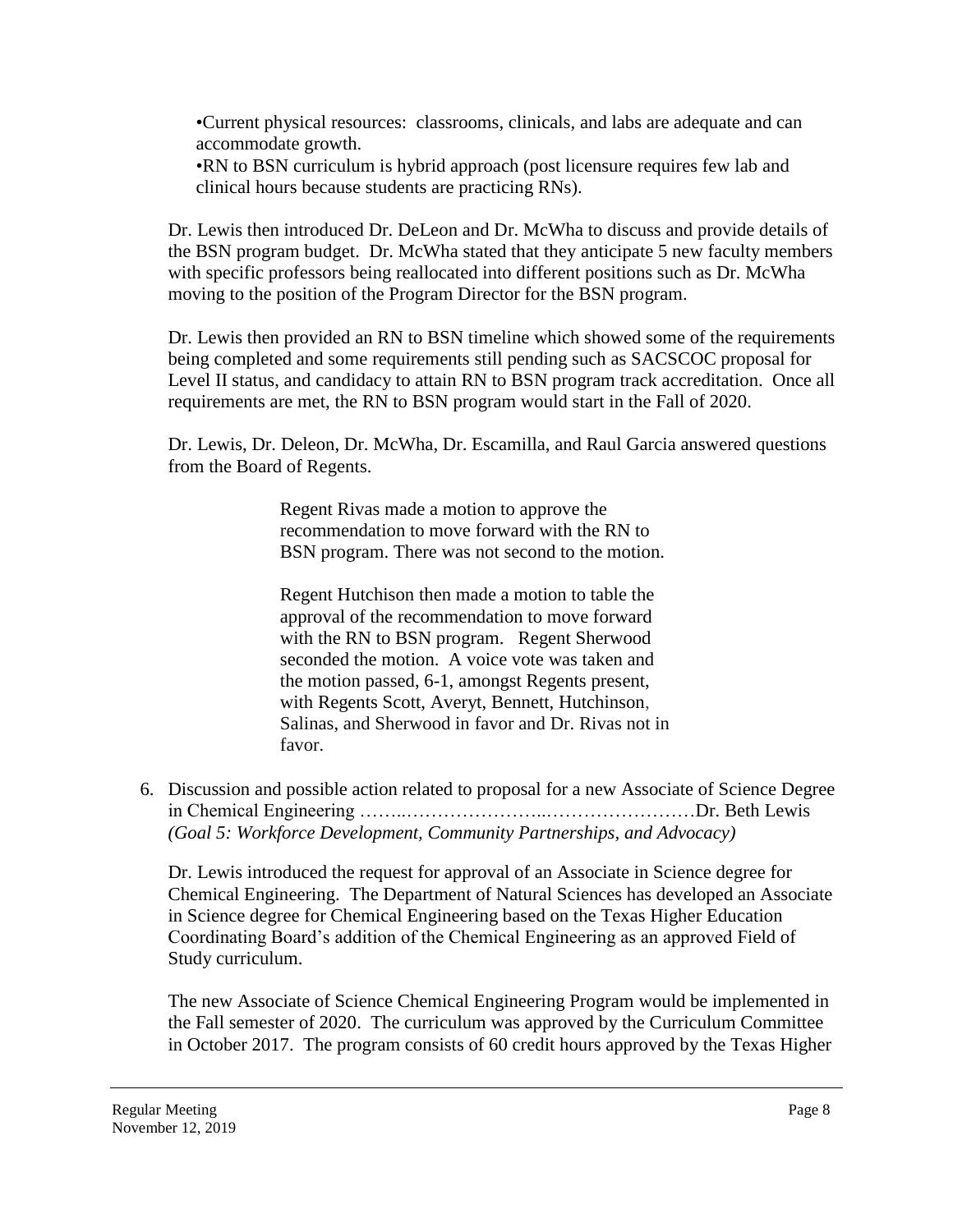Education Coordinating Board as part of the Engineering Field of Study initiative. There are two other community colleges that offer an AS in Chemical Engineering.

There will be no budget included because this new program will not cost anything because the College already offers a chemical engineering emphasis. The College already has facilities, faculty, and labs in place for the program. Most of the classes required at the sophomore level STEM courses, are already offered.

Dr. Lewis provided information regarding job marketability. The Chemical Engineering (BS level) is in high demand and has the highest starting salaries of the engineering fields. Del Mar College students have been placed with Texas A&M University Kingsville, University of Houston, University of Texas and Texas Tech University. Job growth for chemical engineers is projected at 6% over the next decade, 20% greater than engineering hiring as a whole (2018 Bureau of Labor statistics).

Dr. Lewis and Dr. Jack Southard answered questions from the Board of Regents.

Regent Sherwood made a motion to approve the recommendation to move forward with the Associate of Science Degree in Chemical Engineering for the Fall of 2020. Regent Averyt seconded the motion. There were no public comments. A voice vote was taken and the motion passed unanimously, 7-0, amongst Regents present, with Regents Scott, Averyt, Bennett, Hutchinson, Rivas, Salinas, and Sherwood in favor.

7. Discussion and possible action related to Del Mar College's TIRZ Policy ………………………………………………..…………………………..Ms. Lenora Keas *(Goal 6: Financial Effectiveness and Affordability)* 

 Ms. Keas discussed the proposed new Del Mar College District Tax Increment Financing Policy B4.37. Ms. Keas provided background information regarding tax increment financing which is a tool authorized under Chapter 311 of the Texas Tax Code that allows Del Mar College to reinvest tax revenues from a certain taxable area to fund certain public works or other beneficial projects. The certain geographical area is called a "Reinvestment Zone," or "TIRZ." Ms. Keas stated that Del Mar College has previously participated in three interlocal TIRZ Agreements with the City of Corpus Christi.

Reinvestment Zones are created by Cities and Counties under Chapter 311 and the College may elect to participate in the TIRZ by agreeing to forego incremental tax revenue to finance eligible public works projects.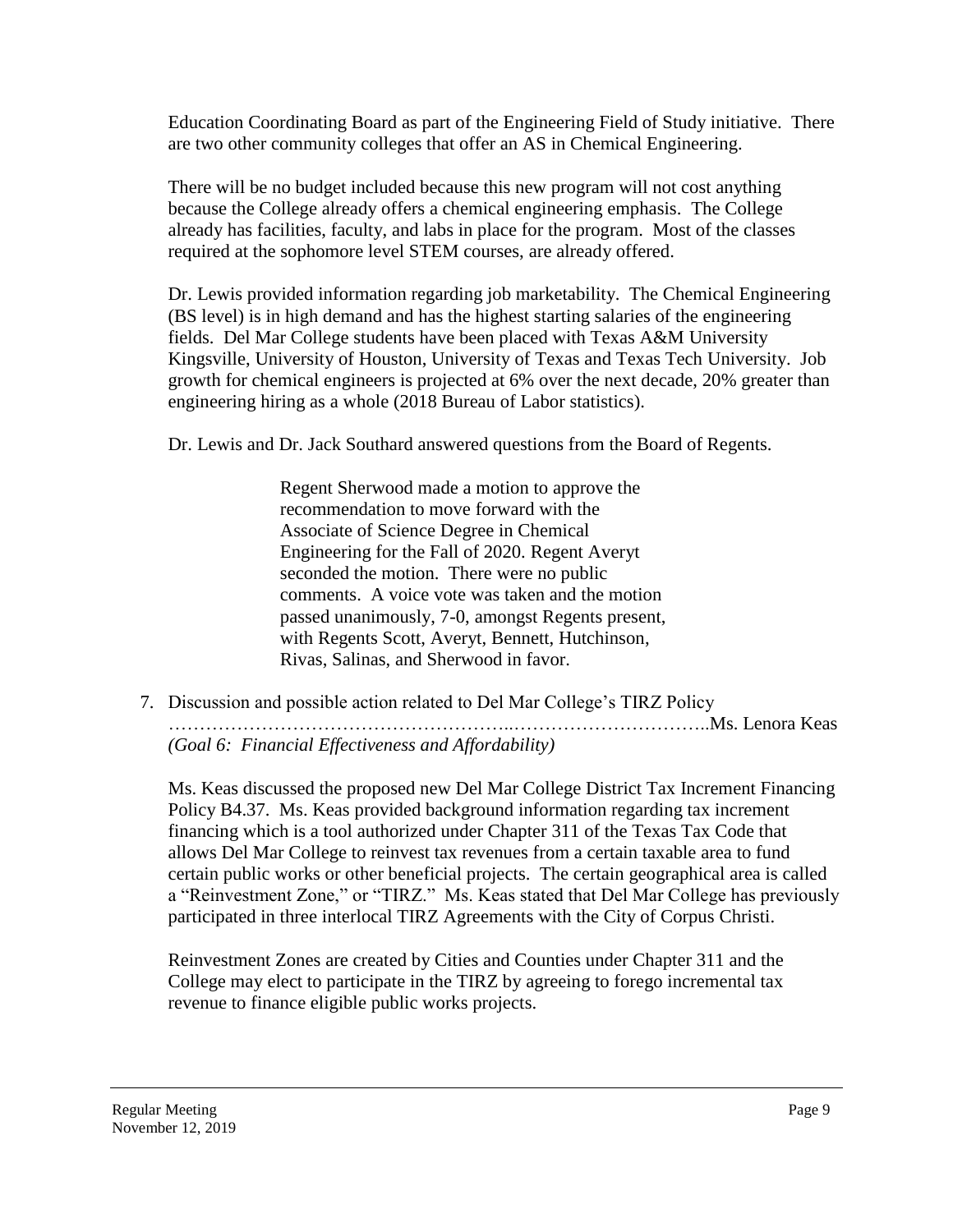The proposed Del Mar College Policy B4.37 is set forth to facilitate an orderly and transparent process for evaluating a request that the College participate in a TIRZ. This proposed policy includes the request process, including procedural steps and required information; the review, negotiation, and evaluation process; and the pertinent evaluation criteria.

The proposed Del Mar College Policy [B4.37.1.12](https://B4.37.1.12) regarding Administration review of a request to participate in a TIRZ, provides that as soon as a request is received, Administration will notify the Board and provide an estimate of when a report can be presented to the Board. Administration shall evaluate the request in accordance with evaluation criteria and prepare a report and recommendation for the Board's consideration. The report and recommendation will be presented to the Board for deliberation and action at a public Board meeting.

Ms. Keas, Mr. Rivera, and Dr. Escamilla provided responses to questions from the Board of Regents.

> Regent Rivas made a motion to adopt the draft Del Mar College District Tax Increment Financing Policy B4.37. Regent Sherwood seconded the motion. There were no public comments. A voice vote was taken and the motion passed unanimously, 7-0, amongst Regents present, with Regents Scott, Averyt, Bennett, Hutchinson, Rivas, Salinas, and Sherwood in favor.

8. Discussion and possible action related to Public Comment Policy …………………………………………………………………………….Ms. Carol Scott *(Goal 5: Workforce Development, Community Partnerships, and Advocacy)* 

Scott did not receive any changes to the draft policy as originally presented. Chair Scott provided information regarding the proposed Del Mar College policy on public comments that was reviewed at the Board meeting of October 8, 2019. Chair

Dr. Escamilla, Dr. Beth Lewis and Tammy McDonald responded to questions from the Board of Regents.

> Regent Sherwood made a motion to adopt Policy B2.1.5 regarding Public Comment. Regent Averyt seconded the motion. Jack Gordy made comments regarding the timing of public comments in the Agenda and Regent Scott pointed out that public comments would now occur at the beginning of the meeting. A voice vote was taken and the motion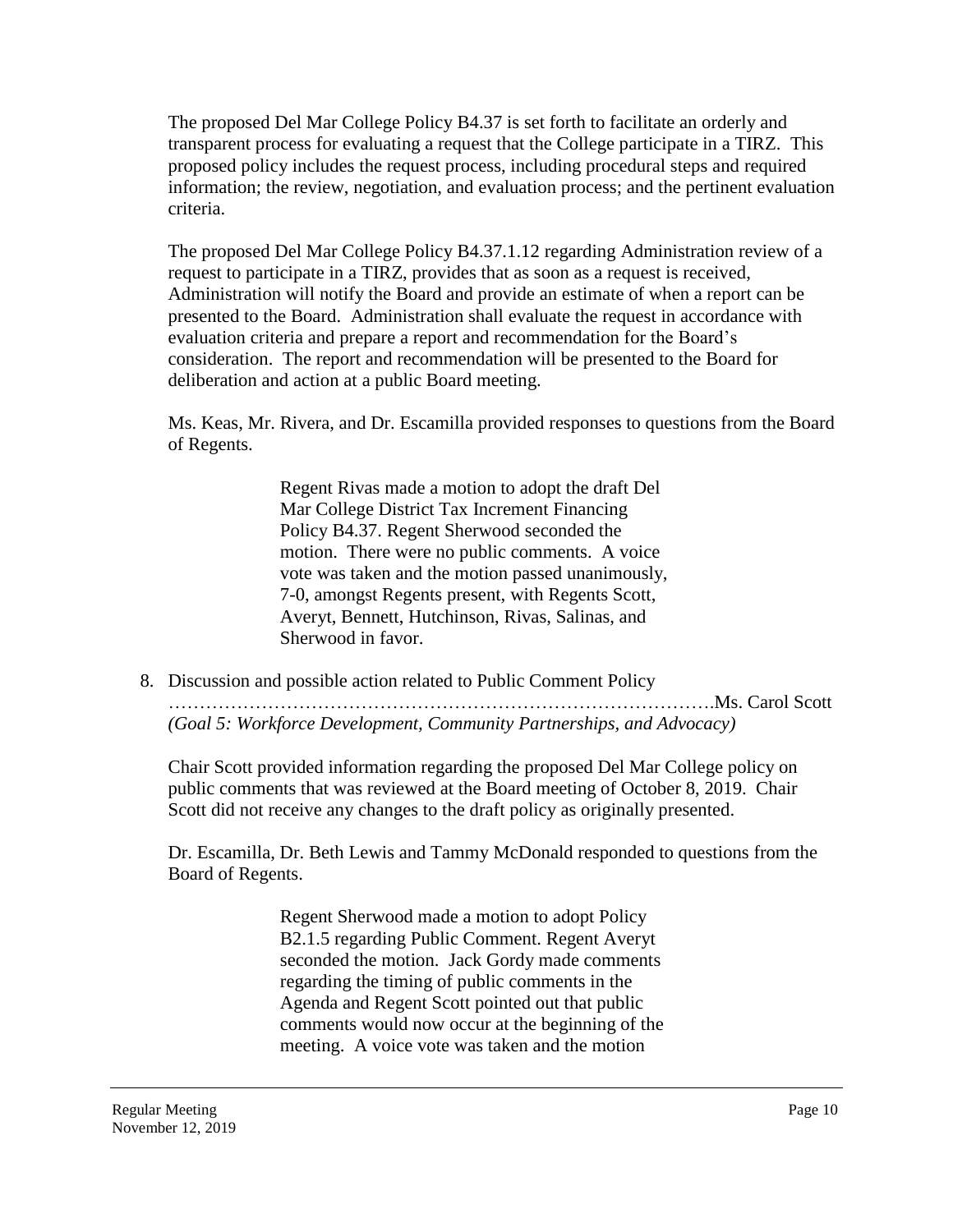passed unanimously, 7-0, amongst Regents present, with Regents Scott, Averyt, Bennett, Hutchinson, Rivas, Salinas, and Sherwood in favor.

9. Discussion and possible action related to the appointment of a representative to the Nueces County Appraisal District [Board……………...…………………..Ms](https://Board�����...�������..Ms). Carol Scott *(Goal 5: Workforce Development, Community Partnerships, and Advocacy)*  Chair Scott stated that Mr. Armando Chapa, current Del Mar College's Representative on the Appraisal District Board, submitted a letter expressing his desire to be reappointed.

> Regent Rivas made a motion to reappoint Armando Chapa as a Del Mar College Representative to the Nueces County Appraisal District Board. Regent Salinas seconded the motion. There were no public comments. A voice vote was taken and the motion passed unanimously, 7-0, amongst Regents present, with Regents Scott, Averyt, Bennett, Hutchinson, Rivas, Salinas, and Sherwood in favor.

10. Discussion and possible action relating to Nueces County Appraisal District Recommendation of Outside Legal Counsel in Taxpayer Litigation ……………………………………………………………………………Mr. Augustin Rivera *(Goal 5: Workforce Development, Community Partnerships, and Advocacy)* 

This item was held until closed session.

GENERAL PUBLIC COMMENTS (Non-Agenda Items) – 3-minute time limit

James Klein: General public comment regarding a personnel matter.

Jack Gordy: General public comment regarding attorney's fees.

Shawn Flanagan: General public comment regarding Policy B3.16.

At 3:53 p.m., the Chair announced that the Board was going into Closed Session pursuant to:

11. CLOSED SESSION pursuant to:

**A. TEX. GOV'T CODE § 551.071**: (Consultation with legal counsel), regarding pending or contemplated litigation, or a settlement offer, with possible discussion and action in open session; and, the seeking of legal advice from counsel on pending or contemplated legal matters or claims, with possible discussion and action in open session;